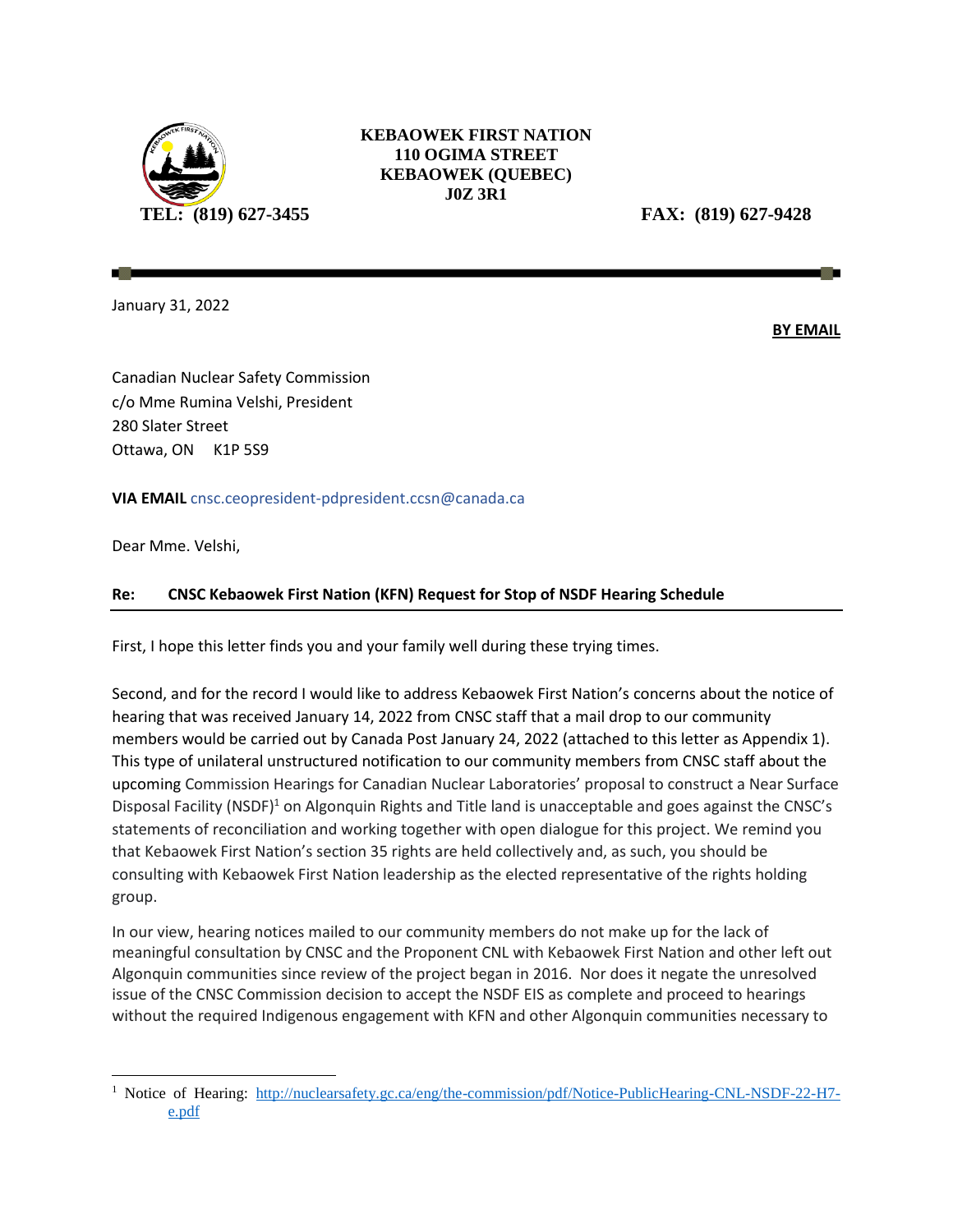uphold the Honour of the Crown. We have raised this issue on numerous occasions including most recently at the CNL Regulatory Oversight Review Hearing November 25, 2021.  $^2$ 

We continue to bring to your attention the ways in which the CNSC has impaired our ability to fully participate, in a meaningful way, and our increasing concern given:

- A hearing has been scheduled to consider the licence application and federal environmental assessment (EA) under the *Canadian Environmental Assessment Act, 2012* ("CEAA 2012") for the NSDF, and decisions anticipated on these matters in respect of lands which overlap with Kebaowek's unceded lands and traditional territory;
- The licensing and environmental assessment decisions rendered by the CNSC, in its role as nuclear regulator and authority for environmental assessment, pose significant and long-term impacts Kebaowek's constitutionally protected Aboriginal rights; and
- The CNSC as yet, has not discharged its duty to consult nor undertaken consultation with Kebaowek before deciding to proceed with the licensing and EA hearing for the NSDF.

Thirdly, there has been the assumption by CNSC staff that the Algonquin Anishinaabeg Nation Tribal Council (AANTC) was representing it's members communities in the NSDF consultation when in fact they had a funding agreement with CNSC to review environmental studies but had no mandate or resolution from the Chief's to represent the community Rights and Title holders in the NSDF consultation. As you are aware the AANTC has withdrawn from the CNSC funding agreement because of this confusion. As noted in *R v. Adams, 1996* government "may not simply adopt an unstructured discretionary administrative regime which risks infringing Aboriginal rights in a substantial number of applications in the absence of some explicit guidance." KFN remains seriously concerned about the CNSC administrative tribunals unstructured discretion in consultation activities with KFN and the Algonquin Nation members.

As a comparison Kebaowek, Wolf Lake and Temiskaming First Nations are currently engaged in an environmental assessment under CEAA 2012 at the Temiskaming Dam Complex on the Ottawa River. Here the Federal proponent Public Services and Procurement Canada (PSPC) and the communities have developed a consultation framework agreement in advance of carrying out the assessment. Furthermore, UNDRIP principles are incorporated in the review as part of this rights based environmental assessment. It appears that the TDQRP Federal Consultation is much more robust on Indigenous consultation and engagement than the CNSC regulatory scheme. It is for these reasons that for some time KFN has been seeking to provide some structure to the exercise of the NSDF consultation requesting the CNSC funding of an over arching Consultation Framework Agreement.

In conclusion, we provide this letter as a follow up noting we are just now beginning to work on the Consultation Framework Agreement with Kebaowek to be established jointly with the CNSC and the federal Ministry of Natural Resources (NRCan). This is a process KFN has repeatedly called for and only now, once the hearing dates have been set, are CNSC Staff pushing to meet with us on a frequent basis.

We are once again requesting that the CNSC suspend hearings on the NSDF **under Rule 14 of the CNSC's [Rules of Procedure,](https://laws-lois.justice.gc.ca/eng/regulations/sor-2000-211/page-1.html) noting Rule 3 allows the Commission to vary their rules for "considerations of fairness". This will provide the time for** a mutually agreeable Consultation Framework Agreement

 $\overline{\phantom{a}}$ 

<sup>2</sup> <https://nuclearsafety.gc.ca/eng/the-commission/pdf/Transcript-2021-11-25-Meeting-e.pdf> p.153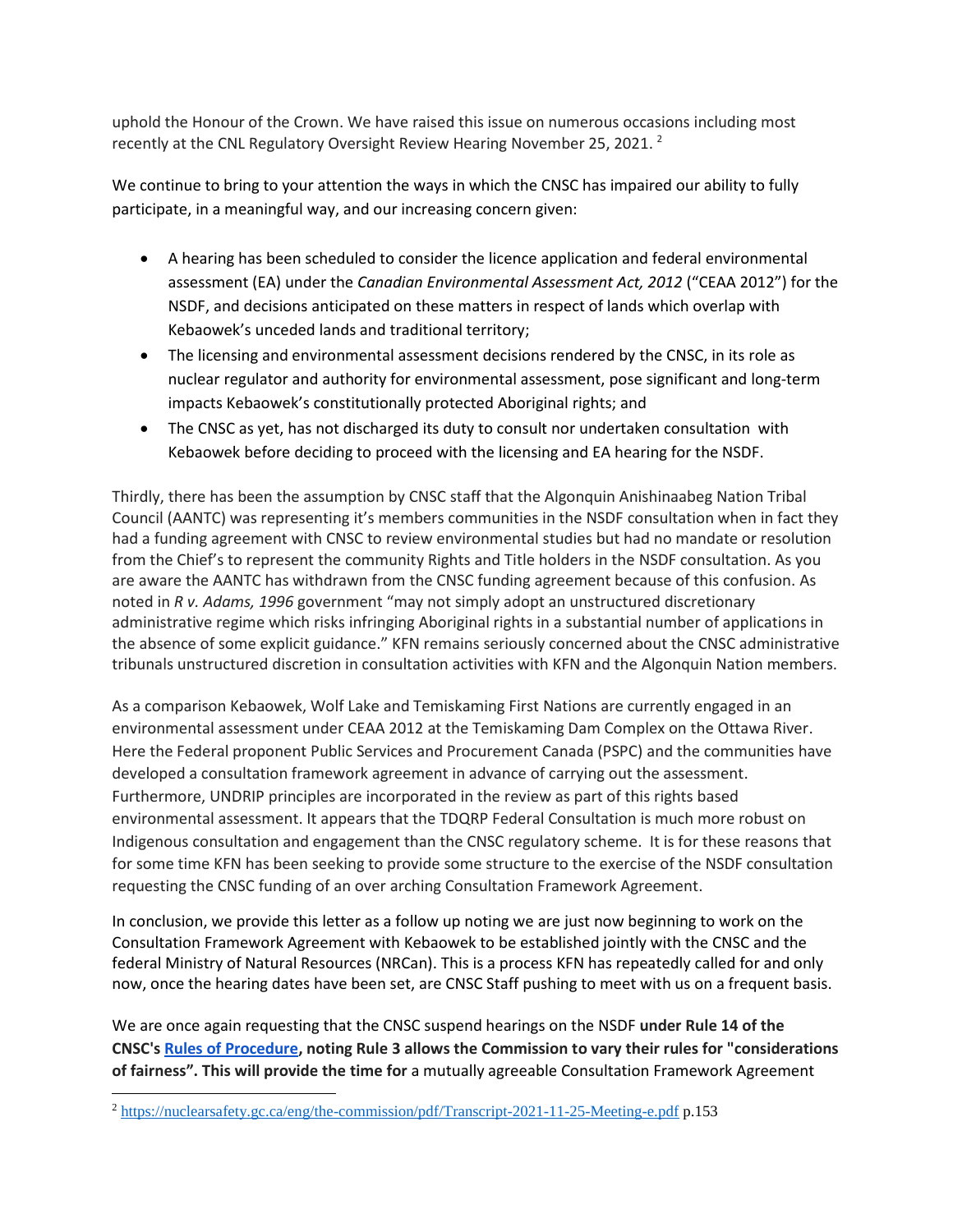and workplan for the NSDF is in place with KFN, which respects and upholds the Honour and Duty of the Crown.

Given the time sensitive nature of our request, we respectfully ask for a decision of the Commission on our request to suspend the hearing timeline by February 15, 2022. Our requests herein do not mean Kebaowek recognizes the CNSC's authority to have issued decision on the Chalk River NSDF EIS being complete and calling the hearings. This correspondence including our requests do not constitute a waiver nor fulfillment of our s. 35 constitutional rights and the Crown's ongoing duty to consult and accommodate.

Meegwetch,

Chief Lance Haymond Kebaowek First Nation

CCs/

The Honourable Jonathan Wilkinson, P.C., M.P., Minister of Natural Resources Canada [jonathan.wilkinson@parl.gc.ca](mailto:jonathan.wilkinson@parl.gc.ca)

The Honourable Steven Guilbeault, P.C., M.P., Minister of Environment and Climate Change [Steven.Guilbeault@parl.gc.ca](mailto:Steven.Guilbeault@parl.gc.ca)

Ms. Candida Cianci, CNSC[, candida.cianci@canada.ca](mailto:candida.cianci@canada.ca)

Mr. Adam Levine, CNSC[, adam.levine@canada.ca](mailto:adam.levine@canada.ca)

Ms. Diane Cameron, Director, Nuclear Energy Division, NRCan, [diane.cameron@canada.ca](mailto:diane.cameron@canada.ca)

Ms. Maude-Émilié Page, Atomic Energy of Canada Limited, [mpage@aecl.ca](mailto:mpage@aecl.ca)

Mr. Pat Quinn, Director Corporate Communications, Canadian Nuclear Laboratories [pat.quinn@cnl.ca](mailto:pat.quinn@cnl.ca)

Global First Power, [info@globalfirstpower.com](mailto:info@globalfirstpower.com)

Chief Adrienne Jérôme, Nation Anishnabe du Lac-Simon[, adrienne.jerome@lacsimon.ca](mailto:adrienne.jerome@lacsimon.ca) Chief Monik Kistabish, Abitibiwinni First Nation, [monik.kistabish@pikogan.com](mailto:monik.kistabish@pikogan.com) Chief Régis Pénosway, Anicinape Community of Kitcisakik, [regis.penosway@kitcisakik.ca](mailto:regis.penosway@kitcisakik.ca) Chief Arden McBride, Timiskaming First Nation, [chief@parolink.net](mailto:chief@parolink.net) Chief Steve Mathias, Long Point First Nation, [steevemathias@lpfn-aki.ca](mailto:steevemathias@lpfn-aki.ca) Chief Tony Wawatie, Algonquins of Barriere Lake, wawatie.tony@gmail.com Chief Lisa Robinson, Wolf Lake First Nation, [lisarobinson@wolflakefirstnation.com](mailto:lisarobinson@wolflakefirstnation.com) Chief Dylan Whiteduck, Kitigan Zibi Anishinabeg[, Dylan.whiteduck@kza.qc.ca](mailto:Dylan.whiteduck@kza.qc.ca) Chief Wendy Jocko, Algonquins of Pikwakanagan, [chiefcouncil@pikwakanagan.ca](mailto:chiefcouncil@pikwakanagan.ca) Chief June Black, Wahgoshig First Nation[, wfnchief@wahgoshigfirstnation.com](mailto:wfnchief@wahgoshigfirstnation.com)